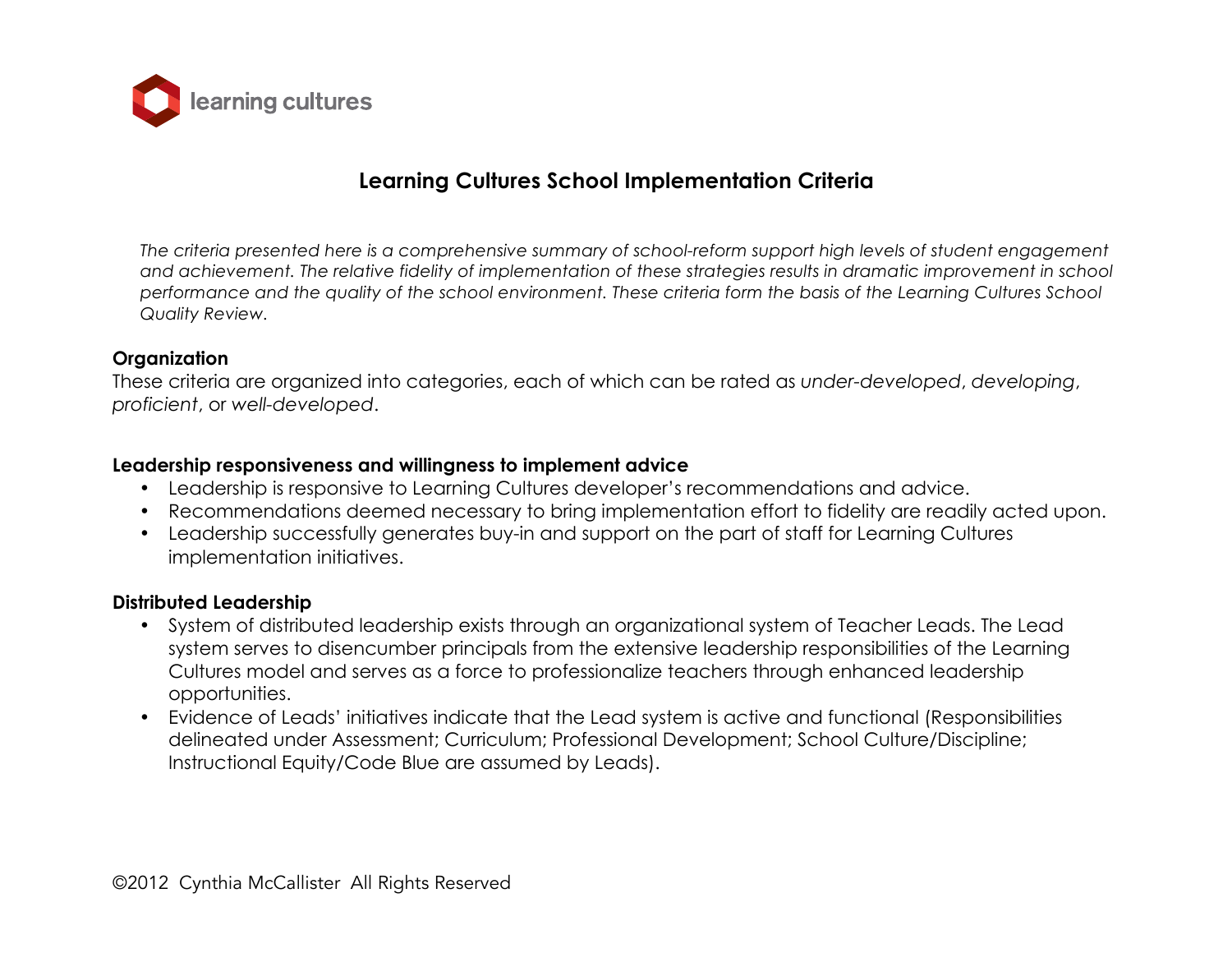

### **Community education**

- Community education about the Learning Cultures model is provided to parents and community through curriculum nights, open classroom days, web-based education, and newsletters.
- School staff host open house events to educate outsiders about the Learning Cultures model and to provide teachers professional development opportunities.

## **School culture and discipline**

- The Social Contract Talk has been presented to all students.
- A school-wide Ladder of Response is established and adopted in all classrooms.
- Teachers attend to social norms in a consistent manner so that single teachers are not perceived by students as being overly-strict or permissive (Social Norms are a focus of beginning-of-year teacher evaluations).
- Evidence that teachers utilize the Ladder of Response (completed Behavior Conference Records, records of calls home, records of back-up/on-call support).
- School-wide disciplinary back-up/call system is functional and consistently utilized, and incidents requiring back-up are documented.
- Academic and Behavior Interventions are conducted routinely as needed in response to students who exhibit highly problematic behaviors or those who fail to make academic progress. These students and their teachers utilize tangible reminders of commitments made to secure new behaviors (e.g., laminated promises). Failure to uphold commitments consistently results in pre-determined consequences.
- Archives of Academic and Behavior Intervention Contracts indicate academic and behavior issues are proactively addressed and followed through with student accountability.
- Transformation narratives are conducted periodically to provide challenging students with positive selfcompetence feedback and opportunities to positively revise academic and identity goals and to refresh identity constructs.
- Hallway behaviors: Especially in middle and secondary schools, teachers and support staff assert a presence in hallways. Positive social norms are secured and negative behaviors are addressed. A system of documenting and monitoring hallway infractions is established (e.g., taking names, recording time of infraction, determining and responding to patterns of infractions).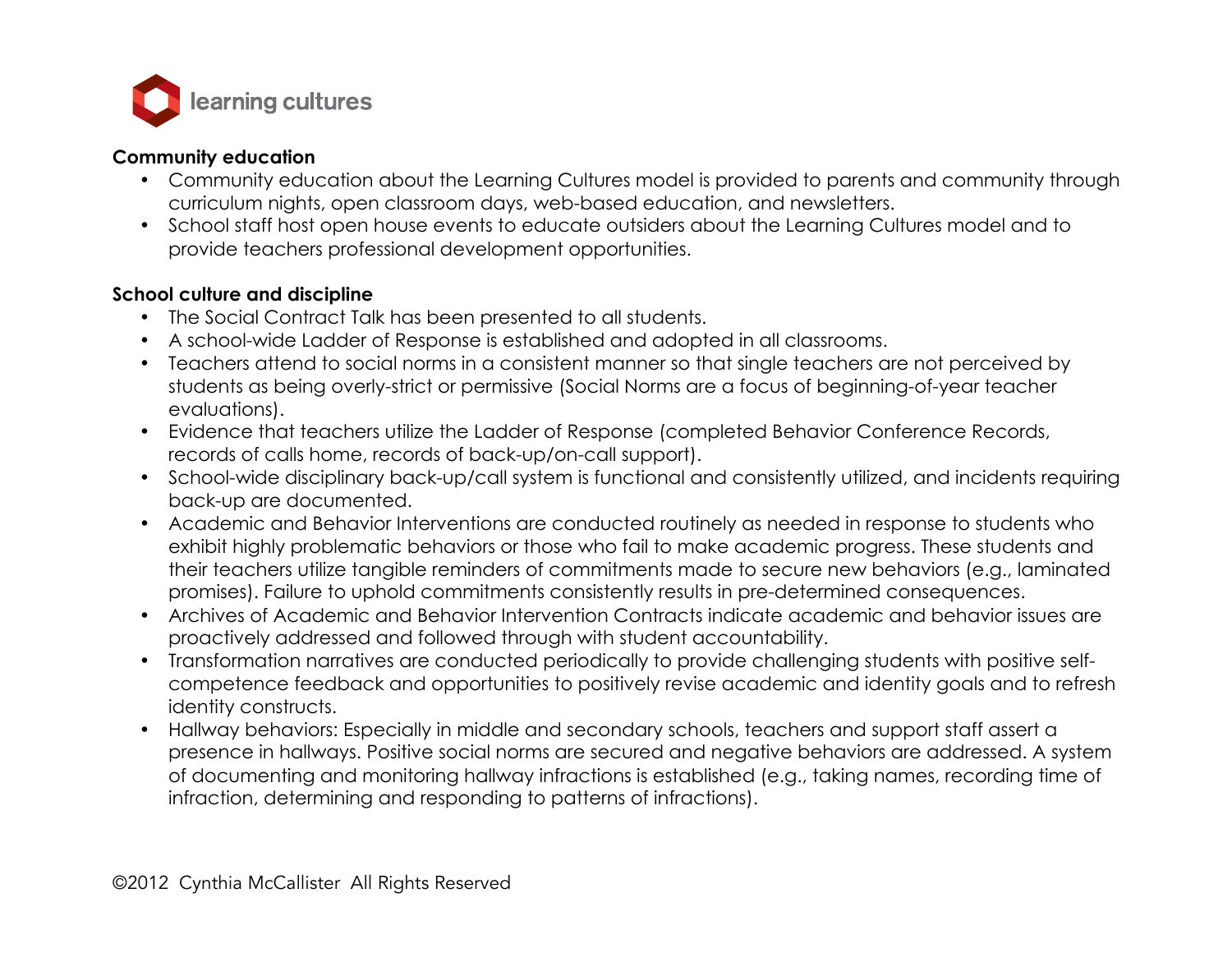

- Calls for principal intervention in behavior problems trend downward and/or are minimal.
- Reported unsafe incidents trend downward.
- Suspensions trend downward.
- School environment ratings trend upward.
- Tardiness rates trend downward.
- Attendance rates trend upward.

## **Instructional equity and Code Blue**

- Instructional accounting
	- o Instructional vs. non-instructional days are identified and opportunity mandates are calculated based on the former.
	- o Evidence of educational opportunities are documented in tallies of instructional records. Records show evidence of consistent meetings.
	- o Quarterly CUR Records and Conference records show evidence of higher distributions of opportunities for students with higher needs. CUR records indicate students meet at least three to four times weekly and each student has a conference once monthly, with high needs students receiving double quantities of conferences and increased CUR opportunities.
- Progress monitoring
	- o Evidence of a comprehensive progress monitoring system exists to help staff identify and monitor students at risk of academic failure.
	- o Data is analyzed to establish sub-categories of students in need (i.e., groups based on emergent literacy, language and/or dispositions).
	- o Case loads are distributed to staff identified to oversee intervention/supplemental programs.
	- o Progress monitoring data for students initially identified as non-progressing trends upward.
- Academic and behavioral intervention/supplemental instruction
	- o Students in need of academic, behavioral, and ESL supplemental instruction receive frequent and consistent support and guidance in utilizing work time in all classes resourcefully. All students are provided with a daily "to-do" list or "workout plan," and their progress is monitored by case workers.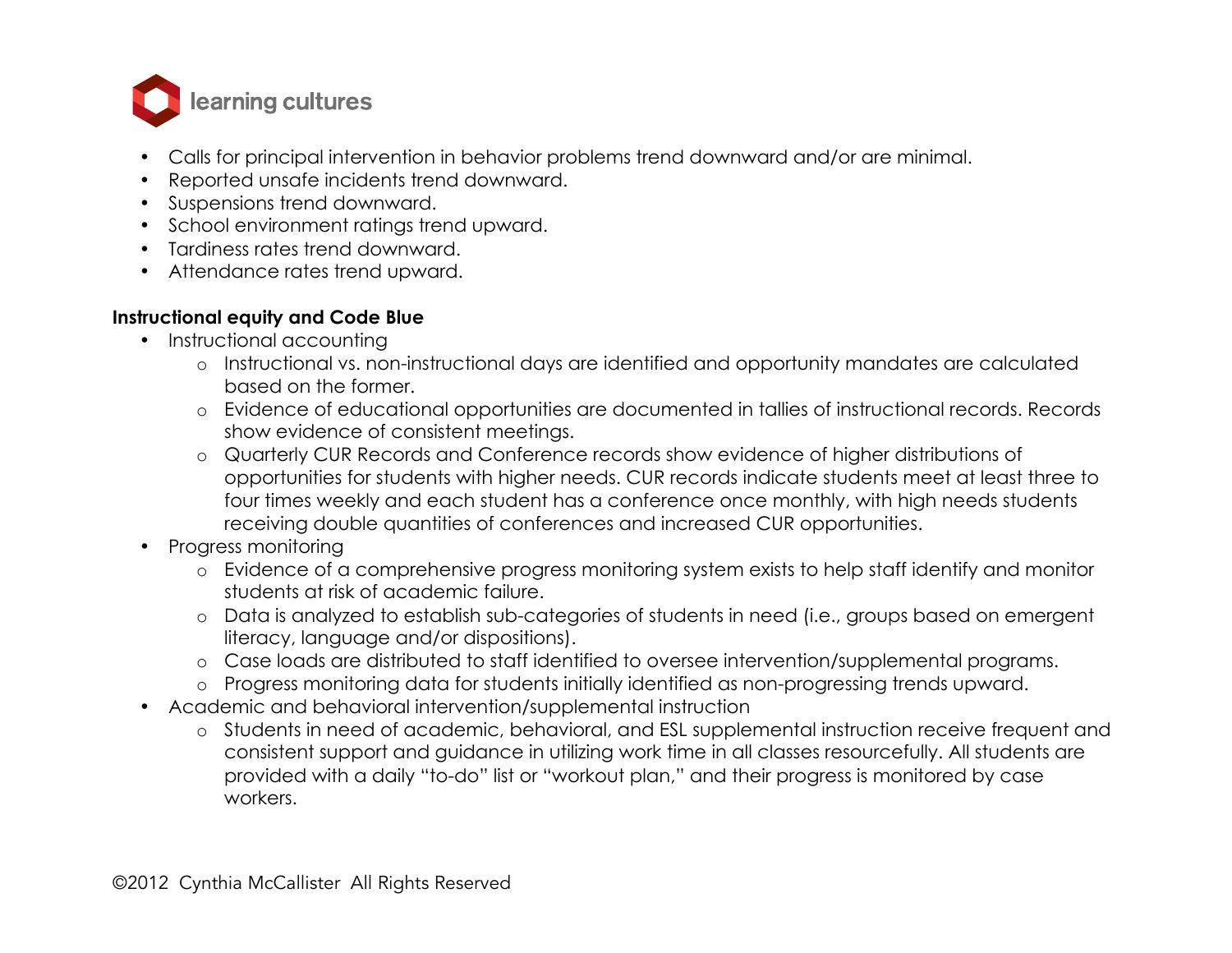

- o An emergent literacy program exists to support minimally-literate students in catching up and meeting grade-level standards.
- o A program exists to support ELLs in acquiring English and catching up to grade level standards.
- o A program exists to help support the positive development of dispositions of oppositional, avoidant and resistant students and catching up to grade level standards.

### **Curriculum and instruction**

- Planning
	- o Progress monitoring assessment data is routinely utilized in Learning Conferences (teachers use planning time to prepare data for sharing with students)
	- o Cooperative Unison Reading Records and Conference Records are analyzed for material appropriate and suited to large-group lessons. Planning time is utilized to analyze records.
	- o Genre exposure lessons are planned in all subjects.
- Formats
	- o Formats are implemented in all classrooms with fidelity.
	- o Quality of Learning Conferences is improving across the school evidenced in quality of Content Shares.
	- o Quality of CUR is improving across the school, evidenced by student investment, high quality reading selections, high levels of breaching, perspective-shifting and cooperative reasoning discourse, and highly-promotive behaviors.
	- o Work Time quality is improving, evidenced by higher ratios of students on task and articulate about how their work relates to curriculum goals.
- Environments
	- o Classroom environments are well developed.
	- o Environment checks are done periodically throughout the year to ensure consistently high quality (responsibility of maintenance of environments is distributed to students).
- Student academic behaviors and outcomes
	- o Students' independent work initiatives are increasingly focused, intentional and reasoned.
	- o Quality of written work is improving.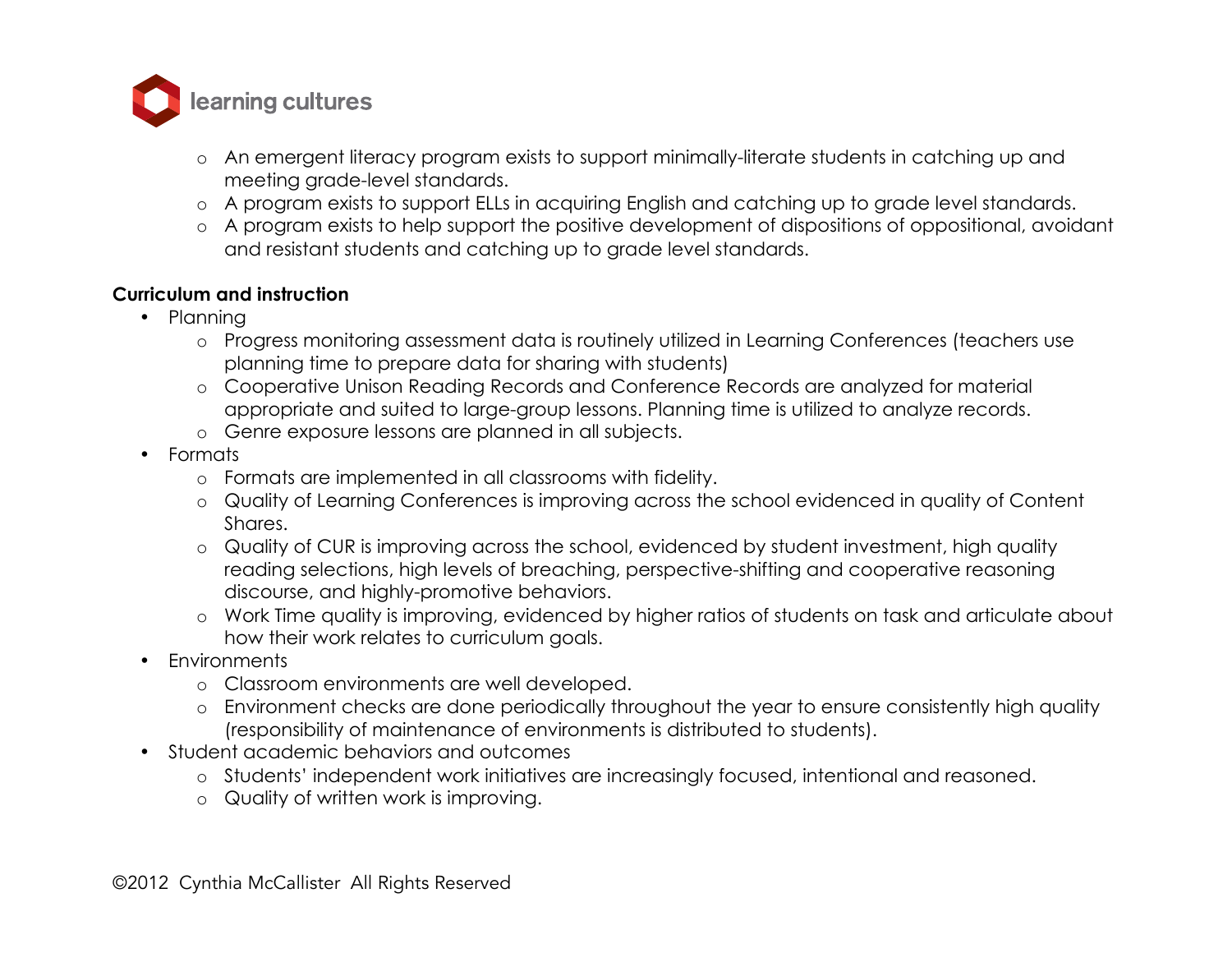

- o Social interdependence and cooperation are evident in classroom interactions.
- o If Responsibility Teams are employed, students follow established procedures and routines, which ensure even participation and effort.
- o Students demonstrate inclination and competence to engage in independent inquiry.
- o Students demonstrate independence, critical awareness and intentionality in their inquiry pursuits (i.e., minimal evidence of mindlessness in mindless tasks).
- o Unit post-test scores trending upward.
- Test preparation
	- o Time lost on test preparation is kept in check. Test preparation is constrained to genre exposure lessons that feature test items (no more than 10 days total throughout the year) and Cooperative Unison Reading cycles that feature text items in two week-long cycles prior to the state tests.
- Curriculum
	- o Activities in all subject areas are streamlined to support success for all students (worksheets, paperwork, logs, and other generally inane tasks are eliminated)
	- o Curriculum requirements provide ample opportunity for students to make choices about tasks they will accomplish to meet learning standards.
	- o Learning standards are available to students and incorporated into unit expectations.
	- o A course of action toward achievement of content mastery is made transparent to students.
	- o Students are expected to assume responsibility to determine, at least in part, how they will achieve content mastery.
	- o Self-determination and motivation are enhanced by the prevalence of choice and autonomy across the curriculum.
	- o Students are supported in development of background abilities. They are provided with baseline assessments of competence levels, informed of resources to develop skills, provided opportunities to raise grades by solidifying background abilities, and encouraged to take agency in determining the achievement of learning goals.
	- o Curriculum encourages students to assume initiative and independence in meeting learning goals.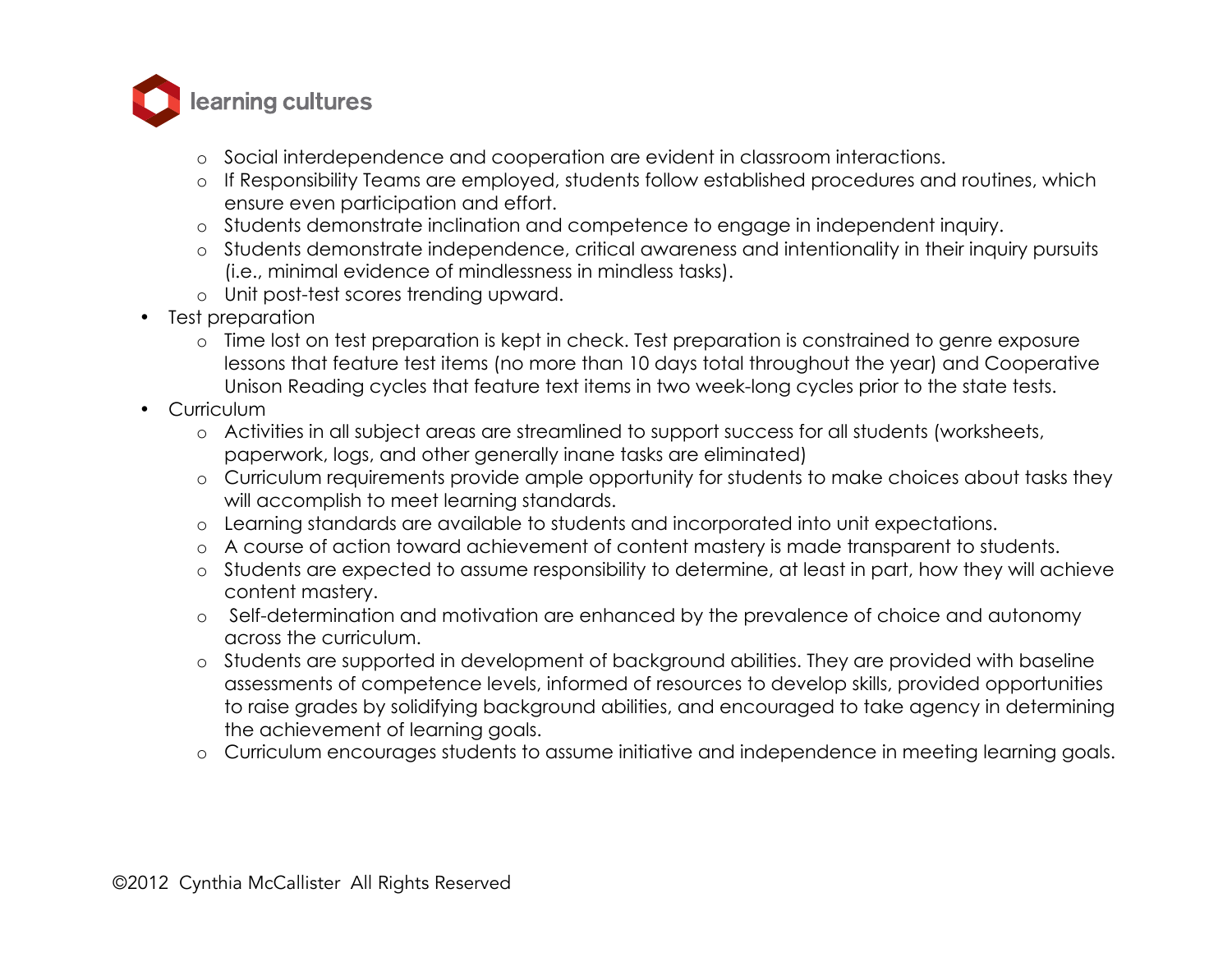

- o Resources and materials are sufficiently available to provide multiple routes to content coverage and ample choice/options for students' pathways of inquiry (where possible, online resources are made available through access to mobile devices).
- o Students have adequate access to technology (tablets, laptops, desktop computers).
- o Extra-curricular activities provide supplemental education opportunities (e.g., 'movie night' for canonical documentaries; after-school work support).
- o Cultural artifacts and experiences are incorporated as learning resources. In elementary and middle school, routine field trips to cultural institutions provide students access to enriching educational experiences (a minimum of five per year). In secondary school, field trips are recommended in addition to the expectation that students will be encouraged to take advantage of cultural institutional resources independently. In additional, online cultural artifacts through museum websites are utilized in the curriculum.

#### **Teacher evaluation and professional development**

- Teacher evaluation
	- o Teacher evaluations are targeted to address aspects of practice that promise highest leverage (e.g., social norms in poorly managed classrooms; in highly skilled teachers, quality of perspectiveshifting discourse and cooperative reasoning in Cooperative Unison Reading).
	- o Procedures for teacher evaluation are successfully leveraged to improve Learning Cultures practices through the following components:
	- o Teacher observations strategically target high-impact formats and focus on areas of greatest need. Learning Cultures Rubric criteria serve as first-order frame of reference for observations.
	- o Concrete, actionable feedback with deadlines is provided to teachers to assist them in developing highly functional formats.
	- o Teacher evaluation process incentivizes participation in professional development. Internal peer coaching and mentoring is provided as a resource for developing and under-developed teachers. Evidence suggests teachers avail themselves of opportunities to for professional development (residencies, inter-visitations, coaching).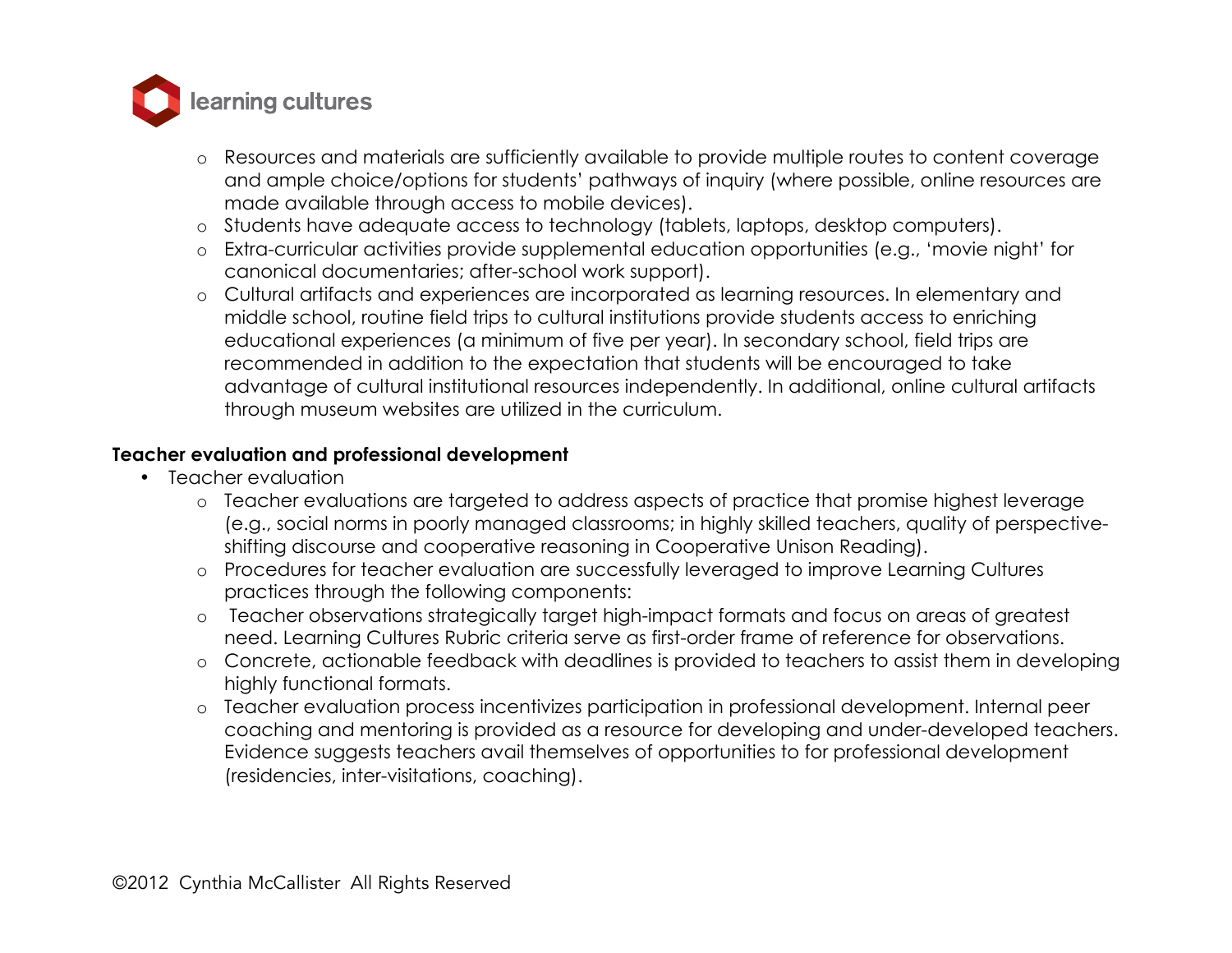

- Coaching and peer support: A system to establish within-school coaching capacity and a system of peer support is in place through the following components:
	- o Highly-developed teachers are identified to serve as mentors to their colleagues and provided expert coaching support to develop coaching capacity.
	- o Consistent and frequent coaching opportunities are provided to teachers who need support.
	- o An existential coaching approach is employed (e.g., feedback is provided in the context of action as a means to immediately improve practice as opposed to distanced observation with post-observation feedback).
	- o Teachers have opportunities to visit mentor teachers' classrooms and to have visits from mentor teachers to improve targeted areas of professional practice.
- Professional development goals are strategically developed through the following components:
	- o Beginning-of-year PD survey is administered and analyzed to assess for teachers' perceived areas of need, requests for support and learning goals.
	- o Initial PD goals are determined through a cross referencing of teacher survey and supervisor's initial observations.
	- o End-of-year PD survey is administered and analyzed to assess efficacy of the Framework for Professional Development.
- Individual professional development plans
	- o Every teacher's professional development plan is documented with goals and accomplishments as they are achieved.
		- o PD modules provided to teachers are documented with a timeline, goals and achievements.
		- o Evidence that primary areas of need/weakness within each teachers' practice are resolving at a predictable rate of improvement (Teacher professional development plans reflect swift achievement of concrete goals).
	- 'Broadcast' PD
		- o School-wide PD needs and concerns are noted and addressed through weekly communication from principal or Professional Development Lead (needs are identified through observations, walk-throughs and information supplied by Teacher Leads).